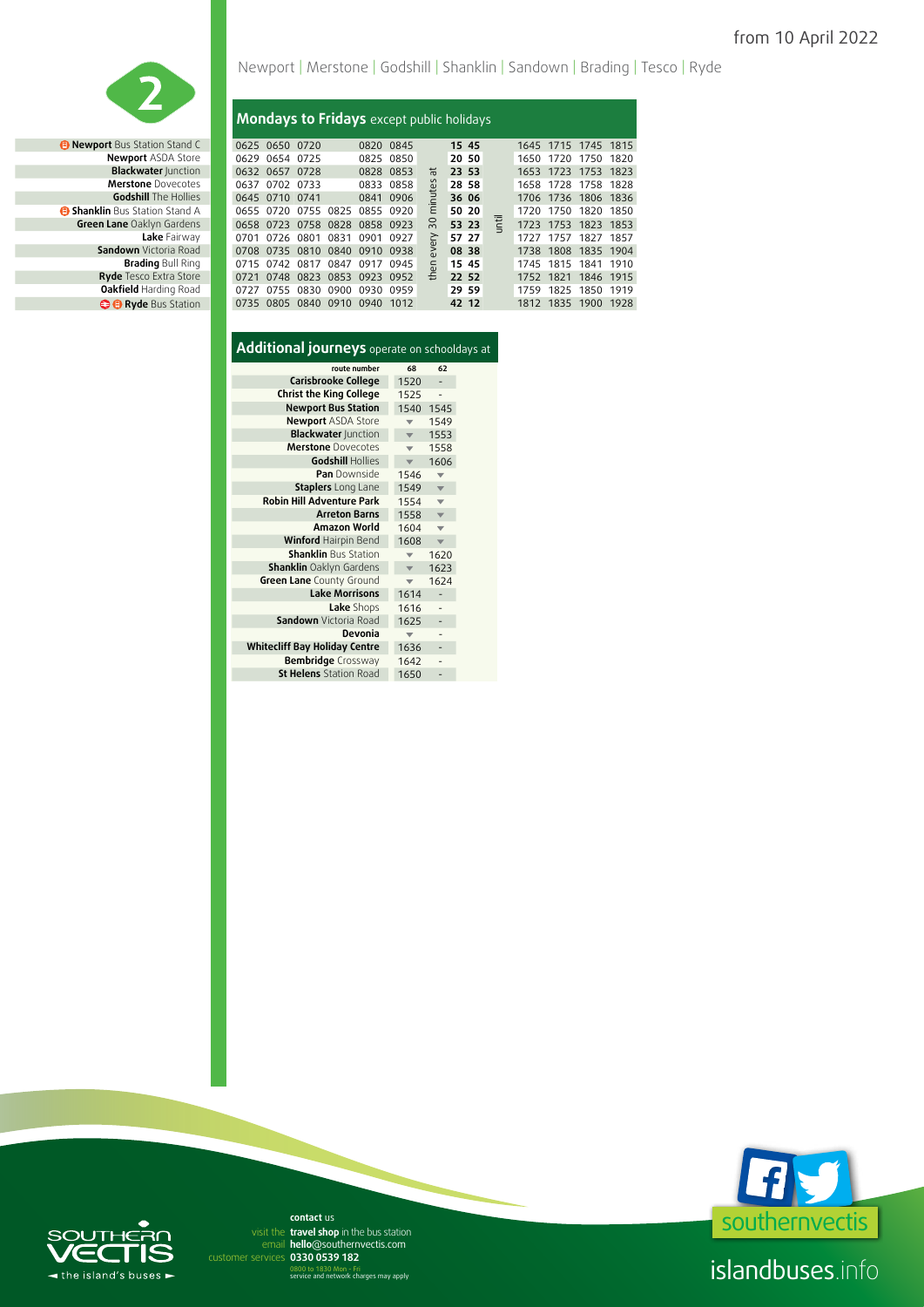

**Merstone** Dovecotes **Green Lane** Oaklyn Gardens *<b>B* Byde Bus Station

| <b>B Newport</b> Bus Station Stand C  | 0845 |
|---------------------------------------|------|
| <b>Newport ASDA Store</b>             | 0850 |
| <b>Blackwater Junction</b>            | 0853 |
| <b>Merstone</b> Dovecotes             | 0858 |
| <b>Godshill</b> The Hollies           | 0906 |
| <b>B Shanklin</b> Bus Station Stand A | 0920 |
| Green Lane Oaklyn Gardens             | 0923 |
| Lake Fairway                          | 0927 |
| <b>Sandown</b> Victoria Road          | 0938 |
| <b>Brading Bull Ring</b>              | 0945 |
| <b>Ryde Tesco Extra Store</b>         | 0952 |
| Oakfield Harding Road                 | 0959 |
| <b>B B</b> Ryde Bus Station           | 1012 |

## Newport | Merstone | Godshill | Shanklin | Sandown | Brading | Tesco | Ryde

|                                     |           | <b>Saturdays</b> |                |           |                               |      |       |       |             |      |                     |      |      |
|-------------------------------------|-----------|------------------|----------------|-----------|-------------------------------|------|-------|-------|-------------|------|---------------------|------|------|
| <b>Newport</b> Bus Station Stand C  | 0615 0715 |                  | 0750 0820      |           | 0845 0915                     |      |       | 45 15 |             |      | 1645 1715 1745 1815 |      |      |
| <b>Newport ASDA Store</b>           | 0619      | 0719             | 0754           | 0824      | 0850                          | 0920 |       | 50 20 |             | 1650 | 1720                | 1750 | 1820 |
| <b>Blackwater Junction</b>          | 0622      | 0722             | 0757           | 0827      | 0853                          | 0923 | ᄫ     | 53 23 |             | 1653 | 1723                | 1753 | 1823 |
| <b>Merstone</b> Dovecotes           | 0627      | 0727             |                |           | 0802 0832 0858 0928           |      | nutes | 58 28 |             |      | 1658 1728 1758 1828 |      |      |
| <b>Godshill</b> The Hollies         |           |                  |                |           | 0635 0734 0810 0840 0906 0936 |      |       | 06 36 |             |      | 1706 1736 1806 1836 |      |      |
| <b>Shanklin</b> Bus Station Stand A |           |                  |                |           | 0645 0745 0825 0855 0920 0950 |      | Έ     | 20 50 |             |      | 1720 1750 1820 1850 |      |      |
| Green Lane Oaklyn Gardens           | 0648      | 0748             | 0828           |           | 0858 0923                     | 0953 | 20    | 23 53 | <b>Till</b> |      | 1723 1753 1823 1853 |      |      |
| Lake Fairway                        | 0651      | 0751             | 0831           | 0901      | 0927                          | 0957 | ≥     | 27 57 |             |      | 1727 1757 1827 1857 |      |      |
| <b>Sandown</b> Victoria Road        | 0658      | 0757             | 0838           | 0908 0938 |                               | 1008 | ຂົ    | 38 08 |             | 1738 | 1808 1835 1904      |      |      |
| <b>Brading Bull Ring</b>            | 0705      | 0804             | 0845 0915 0945 |           |                               | 1015 | then  | 45 15 |             | 1745 | 1815 1841           |      | 1910 |
| Ryde Tesco Extra Store              | 0711      | 0811             | 0852           | 0922      | 0952                          | 1022 |       | 52 22 |             | 1752 | 1821                | 1846 | 1915 |
| <b>Oakfield Harding Road</b>        | 0717      |                  | 0816 0858 0928 |           | 0959                          | 1029 |       | 59 29 |             | 1759 | 1825                | 1850 | 1919 |
| <b>C Ryde</b> Bus Station           | 0725      | 0825             | 0905 0935      |           | 1012                          | 1042 |       | 12 42 |             |      | 1812 1835           | 1900 | 1928 |

|                                     | <b>Sundays</b> & public holidays |              |       |              |      |                     |      |      |
|-------------------------------------|----------------------------------|--------------|-------|--------------|------|---------------------|------|------|
| <b>Newport Bus Station Stand C</b>  | 0845                             |              | 15 45 |              |      | 1615 1645 1715 1745 |      |      |
| <b>Newport ASDA Store</b>           | 0850                             |              | 20 50 |              | 1620 | 1650                | 1720 | 1750 |
| <b>Blackwater Junction</b>          | 0853                             | e s          | 23 53 |              |      | 1623 1653 1723      |      | 1752 |
| <b>Merstone</b> Dovecotes           | 0858                             | minute       | 28 58 |              |      | 1628 1658 1728 1757 |      |      |
| <b>Godshill</b> The Hollies         | 0906                             |              | 36 06 |              | 1636 | 1706                | 1736 | 1805 |
| <b>Shanklin</b> Bus Station Stand A | 0920                             | $\circ$      | 50 20 | <b>Until</b> | 1650 | 1720                | 1750 | 1817 |
| Green Lane Oaklyn Gardens           | 0923                             | then every 3 | 53 23 |              |      | 1653 1723 1753      |      | 1820 |
| Lake Fairway                        | 0927                             |              | 57 27 |              | 1657 | 1727                | 1757 | 1824 |
| <b>Sandown</b> Victoria Road        | 0938                             |              | 08 38 |              | 1708 | 1734                | 1804 | 1830 |
| <b>Brading Bull Ring</b>            | 0945                             |              | 15 45 |              | 1715 | 1741                | 1811 | 1837 |
| <b>Ryde Tesco Extra Store</b>       | 0952                             |              | 22 52 |              | 1722 | 1747                | 1817 | 1842 |
| Oakfield Harding Road               | 0959                             |              | 29 59 |              | 1729 | 1751                | 1821 | 1846 |
| <b>B B</b> Ryde Bus Station         | 1012                             |              | 42 12 |              |      | 1742 1800           | 1830 | 1855 |
|                                     |                                  |              |       |              |      |                     |      |      |



islandbuses.info

#### JТI  $\blacksquare$  $\blacktriangleleft$  the island's buses  $\blacktriangleright$

**hello**@southernvectis.com email **hello@southerr**<br>rvices **0330 0539 182 contact** us visit the travel shop in the bus station

0800 to 1830 Mon - Fri service and network charges may apply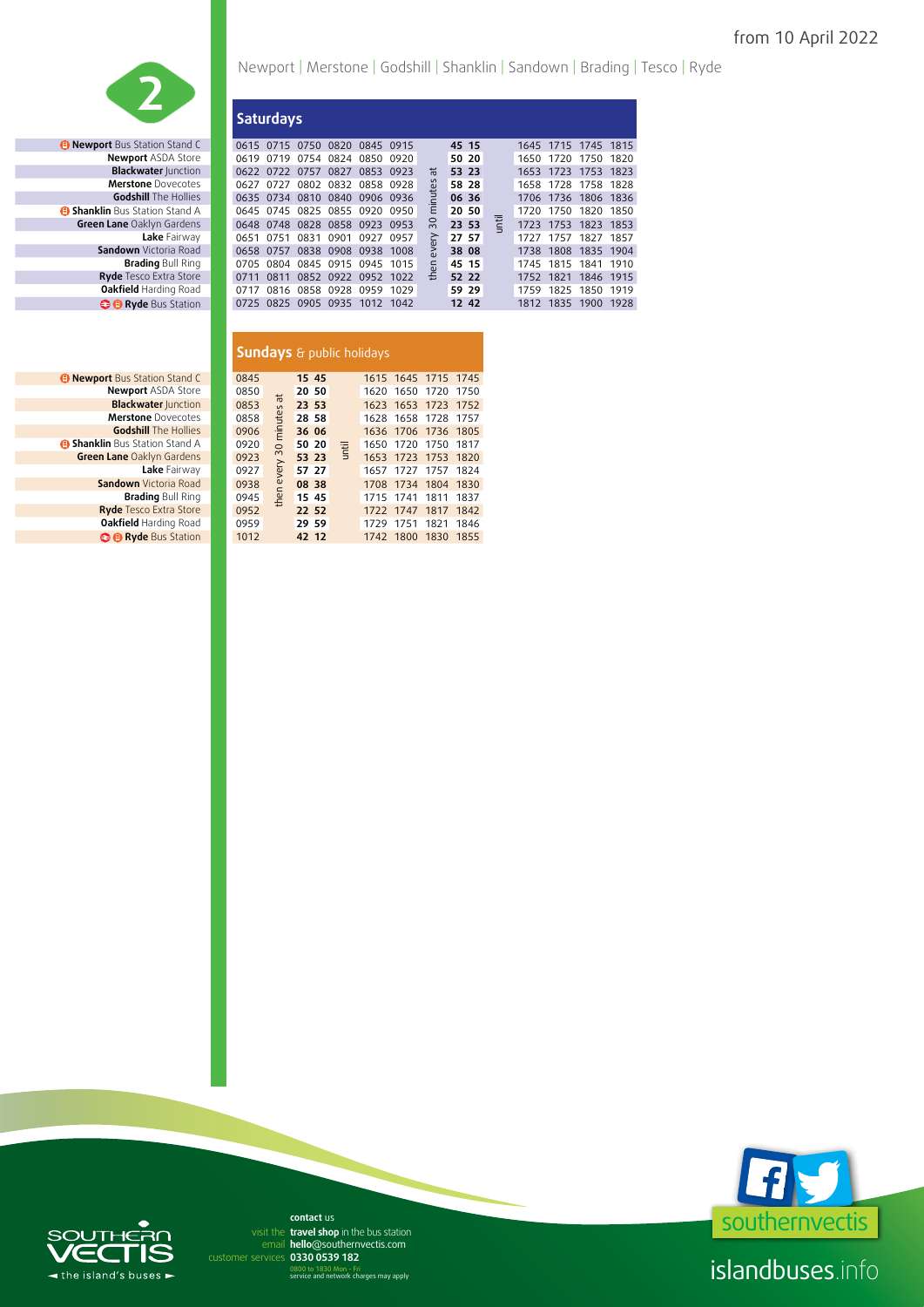

**Merstone** Dovecotes **Blackwater** Junction **Newport** ASDA Store *<b> Bus* Newport Bus Station

### Ryde | Tesco | Brading | Sandown | Shanklin | Godshill | Merstone | Newport

#### **Mondays to Fridays** except public holidays

| <b>B</b> Ryde Bus Station Stand C   | 0550 |                     | 0655 |           |           | 0755 0825 | 0855 0930                               | 1005 1035 |      |    | 05 35 |  |      | 1705 1735 1805 |  |
|-------------------------------------|------|---------------------|------|-----------|-----------|-----------|-----------------------------------------|-----------|------|----|-------|--|------|----------------|--|
| Oakfield Harding Road               | 0556 |                     | 0702 |           | 0803      | 0833      | 0903 0938                               | 1013 1043 |      |    | 13 43 |  | 1713 | 1744 1813      |  |
| Ryde Tesco Extra Store              | 0600 |                     | 0706 |           | 0809      |           | 0839 0909 0944                          | 1019 1049 |      | ᄇ  | 19 49 |  |      | 1719 1750 1818 |  |
| <b>Brading</b> Church               | 0605 |                     | 0711 |           |           |           | 0815 0845 0915 0950                     | 1025 1055 |      | යි | 25 55 |  |      | 1725 1755 1823 |  |
| Sandown High Street                 |      | 0610 0656 0720 0745 |      |           |           |           | 0825 0855 0925 1000 1035 1105           |           |      |    | 35 05 |  |      | 1735 1805 1833 |  |
| Lake Shops                          |      | 0614 0701           |      | 0726 0752 |           |           | 0832 0902 0933 1008                     | 1042 1112 |      | Ε  | 42 12 |  |      | 1742 1811 1838 |  |
| Green Lane Oaklyn Gardens           | 0617 | 0704                |      | 0730 0756 |           |           | 0836 0906 0938 1013 1046 1116           |           |      | ္က | 46 16 |  |      | 1746 1815 1842 |  |
| <b>Shanklin</b> Bus Station Stand D |      | 0622 0709           |      | 0736 0805 |           |           | 0845 0915 0946 1021                     | 1053      | 1123 | ≥  | 53 23 |  |      | 1753 1819 1846 |  |
| <b>Godshill</b> The Griffin         |      | 0633 0720 0748 0818 |      |           |           |           | 0858 0928 1001 1036 1105 1135           |           |      | ≳  | 05 35 |  |      | 1805 1831 1857 |  |
| <b>Merstone</b> Dovecotes           |      | 0639 0727 0755 0826 |      |           |           |           | 0906 0936 1009 1044 1112 1142           |           |      | Ē. | 12 42 |  | 1812 | 1838 1903      |  |
| <b>Blackwater Junction</b>          |      | 0643 0732           |      | 0800 0830 |           | 0910 0940 | 1014 1049                               | 1117      | 1147 | £  | 17 47 |  |      | 1817 1842 1907 |  |
| <b>Newport ASDA Store</b>           |      | 0645 0735           |      | 0804 0834 | 0914 0944 |           | 1018 1053                               | 1121 1151 |      |    | 21 51 |  | 1821 | 1846 1911      |  |
| <b>B</b> Newport Bus Station        |      | 0650 0740           |      |           |           |           | 0810 0840 0920 0950 1025 1100 1130 1200 |           |      |    | 30 00 |  |      | 1830 1850 1915 |  |

this journey starts at Yarbridge Crossroads at 0738

#### **Additional journeys** operate on schooldays at

| route number                         | 68   | 62                      |  |
|--------------------------------------|------|-------------------------|--|
| <b>St Helens</b> Station Road        | 0706 |                         |  |
| <b>Bembridge</b> Crossway            | 0715 |                         |  |
| <b>Whitecliff Bay Holiday Centre</b> | 0721 |                         |  |
| Yarbridge Crossroads                 |      | 0712                    |  |
| Sandown High Street                  | 0730 | 0720                    |  |
| Lake Shops                           | 0737 | 0727                    |  |
| Lake Morrisons                       | 0740 |                         |  |
| <b>Shanklin Oaklyn Gardens</b>       |      | 0731                    |  |
| <b>Shanklin Bus Station</b>          |      | 0738                    |  |
| <b>Winford Parkway</b>               | 0745 |                         |  |
| <b>Amazon World</b>                  | 0749 | $\overline{\mathbf{v}}$ |  |
| <b>Arreton Barns</b>                 | 0755 | v                       |  |
| <b>Robin Hill Adventure Park</b>     | 0758 | $\overline{\mathbf{v}}$ |  |
| <b>Staplers</b> Long Lane            | 0801 | ÷                       |  |
| <b>Pan</b> Downside                  | 0804 |                         |  |
| <b>Godshill The Griffin</b>          |      | 0750                    |  |
| <b>Merstone</b> Dovecotes            |      | 0757                    |  |
| <b>Blackwater Junction</b>           |      | 0802                    |  |
| <b>Newport ASDA Store</b>            |      | 0806                    |  |
| <b>Newport Bus Station</b>           | 0815 | 0815                    |  |
| Carisbrooke College                  | 0825 |                         |  |
| <b>Christ the King College</b>       | 0830 |                         |  |



# $\subset$  $\blacktriangleleft$  the island's buses  $\blacktriangleright$

**hello**@southernvectis.com email **hello@southerr**<br>rvices **0330 0539 182 contact** us visit the travel shop in the bus station

0800 to 1830 Mon - Fri service and network charges may apply

islandbuses.info